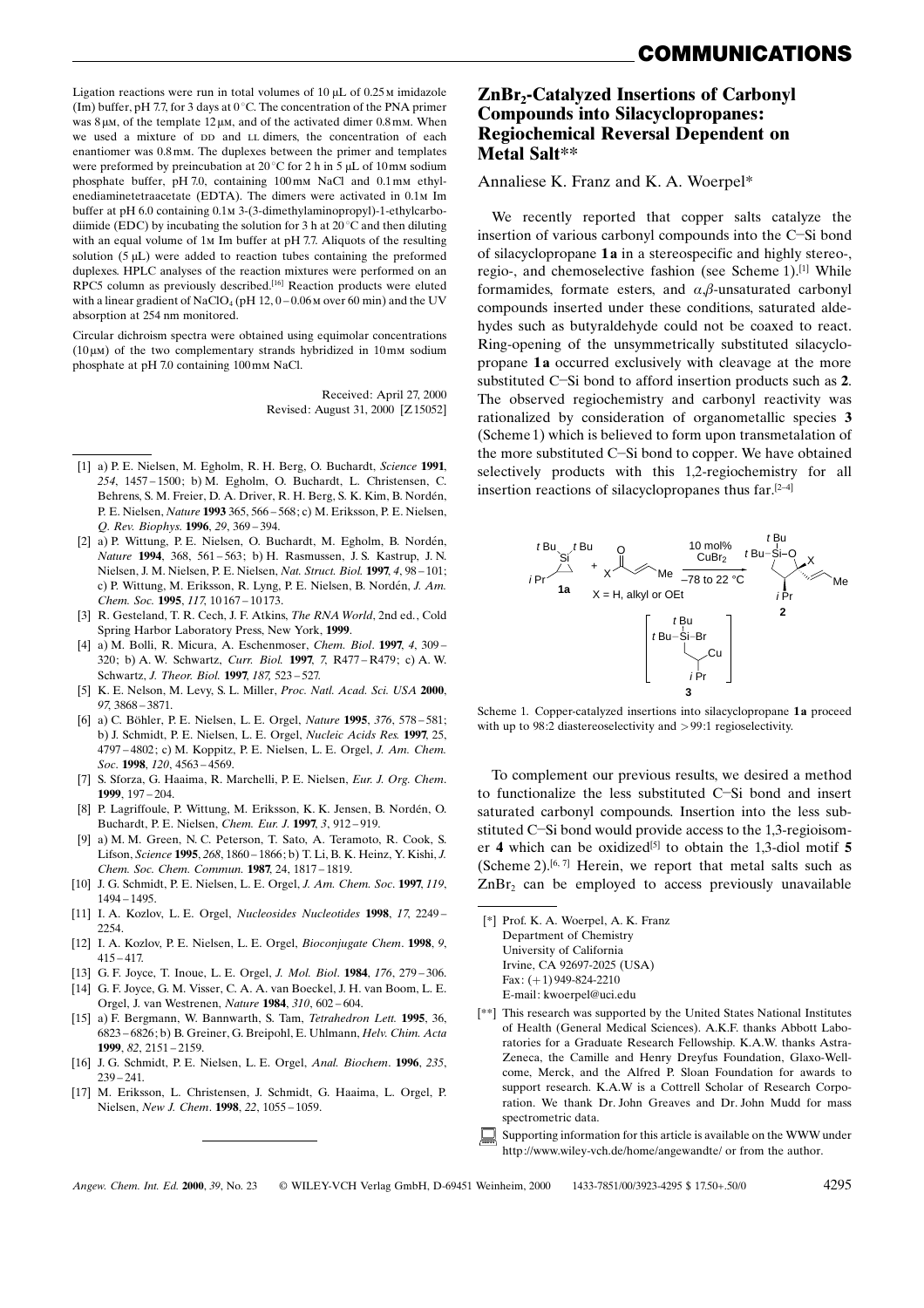# COMMUNICATIONS



Scheme 2. Stereoselective synthesis of 1.3-diols by an insertion and oxidation sequence.

insertion products with a complete reversal of the regiochemistry compared to that of the copper-catalyzed conditions. By the appropriate choice of metal salt, precise control of the silacyclopropane ring-opening can be achieved to obtain either the 1,2- or the 1,3-regioisomeric insertion product with excellent regioselectivity  $(>99:1)$ .

While attempting to elucidate the role of the metal salt in the ring-opening of silacyclopropanes, we discovered that zinc and copper salts exhibit complementary regioselectivities for the insertion of formate esters. Methyl formate inserted into the more substituted C-Si bond of silacyclopropane 1a to afford 1,2-regioisomer  $6$  (Scheme 3) when copper salts were used, but a complete reversal of regiochemistry to give 1,3regioisomer 7a was observed when  $ZnBr$ , was employed.<sup>[8, 9]</sup> We have shown that oxasilacyclopentane acetals such as 6 and 7a serve as precursors to oxocarbenium ions that undergo Lewis acid mediated nucleophilic substitution with excellent diastereoselectivities.[10, 11]

The regiochemical preference of the ZnBr<sub>2</sub>-catalyzed formate insertion was investigated for a series of monosubsti-

tuted silacyclopropanes with increasing steric size (Table 1). Unsymmetrical silacyclopropanes 1a and  $1b$  (entries 1 and 2) reacted to afford exclusively 1,3-products 7a and **7b**, respectively. The presence of an electron-withdrawing group on the  $\beta$ -carbon in silacyclopropane 1c did not affect the regioselectivity of the insertion (entry 3). When the size of the substituent on the strained ring was increased to *tert*-butyl (1d), however, an erosion of regioselectivity  $(83:17)$  was observed (entry 4). The selective functionalization of tri-tert-butyl substituted 1d indicates that steric interactions between the substituent on carbon and the *tert*-butyl groups on silicon exert only a minor influence on the regioselectivity of insertion

Catalysis by  $ZnBr<sub>2</sub>$  was determined to be general for the insertion of both aliphatic and aromatic aldehydes and ketones to provide oxasilacyclopentanes  $8a - j$  (Table 2). Employing  $ZnBr_2$ as the catalyst allowed the insertion of saturated carbonyl compounds, such as butyraldehyde,



Scheme 3. Catalyst-based regiocontrol of methyl formate insertion to obtain either the 1.2- or 1.3-regioisomeric product.

Table 1. Regioselectivity of ZnBr<sub>2</sub>-catalyzed insertion of methyl formate into silacyclopropanes 1a-d.

|      | $t$ Bu,<br>t Bu                        | MeO<br>н<br>10 mol% ZnBr <sub>2</sub> | t Bu<br>$t$ Bu $-$ Si $-$ O | <b>OMe</b>          |
|------|----------------------------------------|---------------------------------------|-----------------------------|---------------------|
|      | 1a-d                                   | $-78$ to 22 °C                        | 7a-d                        |                     |
| ntry | R                                      | Product                               | Yield $[\%]$                | Regioselectivity[a] |
|      | iPr                                    | 7а                                    | 78                          | >99:1               |
|      | nBu                                    | 7b                                    | 79                          | >99:1               |
|      | -CH <sub>2</sub> CH <sub>2</sub> OTIPS | 7с                                    | $72^{[b]}$                  | >99:1               |
|      | $t$ Bu                                 | 7 d                                   | 77                          | 83:17               |

[a] As determined on the basis of GC analysis. [b] This yield includes the synthesis of silacyclopropane 1c from  $tBu_2SiCl_2$ . TIPS = Triisopropylsilyl.

|  |  |  | Table 2. ZnBr <sub>2</sub> -catalyzed insertion of aliphatic and aromatic aldehydes and ketones into silacyclopropane <b>1a</b> |  |  |
|--|--|--|---------------------------------------------------------------------------------------------------------------------------------|--|--|
|--|--|--|---------------------------------------------------------------------------------------------------------------------------------|--|--|

 $E_1$ 

 $\frac{1}{1}$ 

 $\overline{c}$ 

 $\overline{\mathbf{3}}$ 

 $\Delta$ 

| Entry          | Carbonyl compound     | Major product                                                | Yield<br>$[\%]^{[a]}$ | Diastereo-<br>selectivity[b] | Regio-<br>selectivity <sup>[b</sup> |
|----------------|-----------------------|--------------------------------------------------------------|-----------------------|------------------------------|-------------------------------------|
| $\mathbf{1}$   | H<br>Me               | $t$ Bu <sub>2</sub> Si-O<br><b>8a</b><br>i Pr<br>Me          | 70                    | 55:45                        | > 99:1                              |
| $\overline{2}$ | Me<br>H<br>Me         | $t$ Bu <sub>2</sub> Si-O<br>Me 8b<br>i Pr<br>Me              | 73                    | 57:43                        | >99:1                               |
| 3              | Н                     | $t$ Bu <sub>2</sub> Si-O<br>8c<br>i <sub>Pr</sub>            | 71                    | 57:43                        | $96:4^{[c]}$                        |
| $\overline{4}$ | H<br>$C_5H_{11}$      | $t$ Bu <sub>2</sub> Si-O<br><b>8d</b><br>i Pr<br>$C_5H_{11}$ | 72                    | 79:21                        | >99:1                               |
|                | H                     | $t$ Bu <sub>2</sub> Si-O<br>i Pr'                            |                       |                              |                                     |
| 5              | $X = H$               | 8 <sub>e</sub>                                               | 74                    | 66:34                        | >99:1                               |
| 6              | $X = CF_3$            | 8f                                                           | 63                    | 60:40                        | >99:1                               |
| 7              | $X = CH_3$            | 8g                                                           | 78                    | 93:7                         | 61:39[c]                            |
| 8              | $X = OCH3$            | 8h                                                           | 68                    | $55:45^{[d]}$                | 72:28                               |
| 9              | Et <sup>®</sup><br>Et | $t$ Bu <sub>2</sub> Si-O<br>$E$ t 8i<br>i Pr*<br>Et          | 58                    |                              | >99:1                               |
| 10             | Me                    | $t$ Bu <sub>2</sub> Si-O<br>-Me<br>8j<br>i Pr*               | 70                    | 66:34                        | >99:1                               |

[a] Yield of purified materials. [b] As determined on the basis of GC and GC/MS analysis. [c] Reaction was run in the presence of 4- $\AA$  activated molecular sieves. [d] When the p-anisaldehyde insertion product was resubmitted to reaction conditions, isomerization occurred to afford a 94:6 diastereoselectivity for the 1,3regioisomer.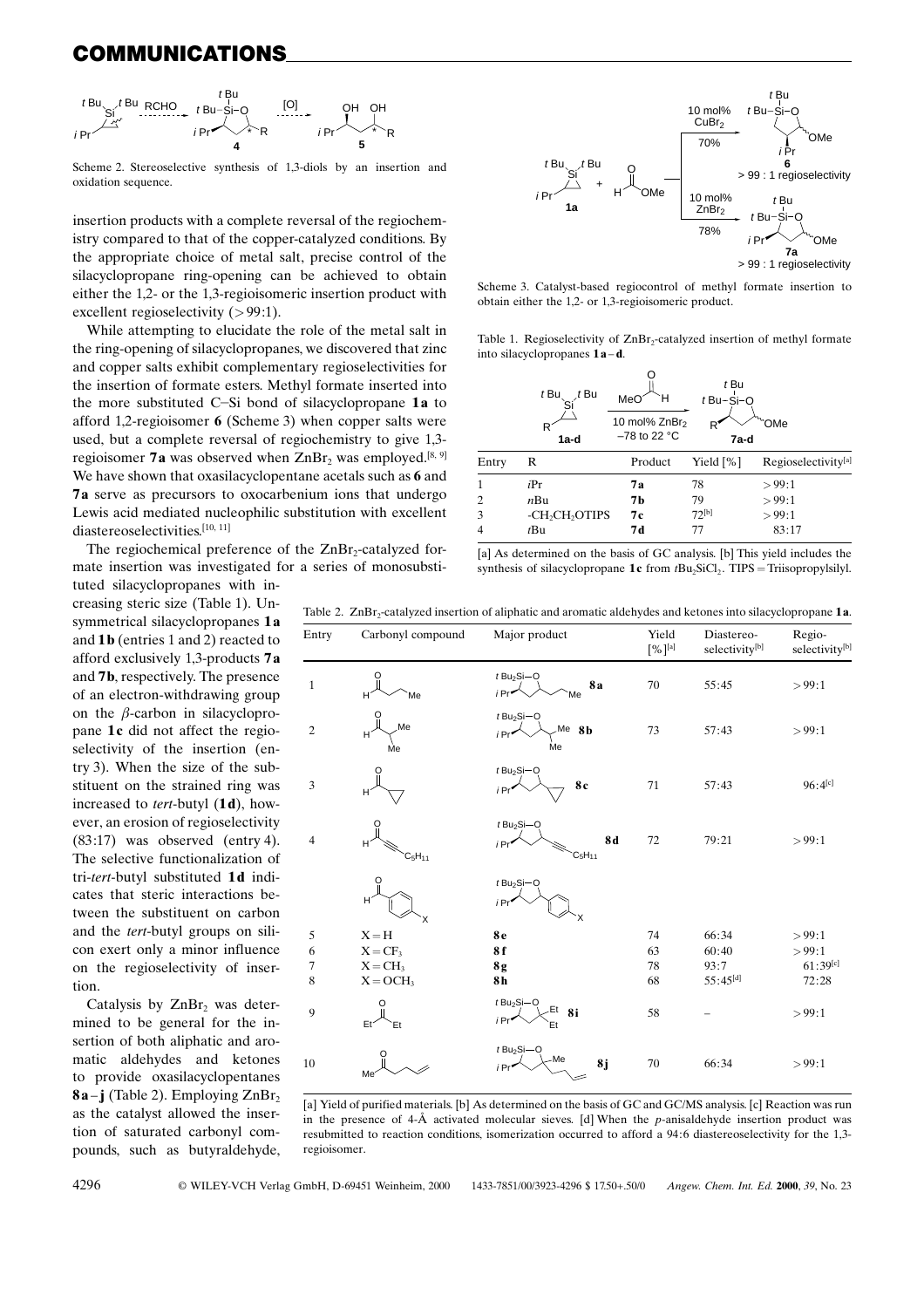which do not react under any other conditions.<sup>[12]</sup> The 1,3regioisomer resulting from cleavage of the less substituted C-Si bond was obtained predominantly ( $\geq$ 96:4) for all substrates, with the exception of the electron-rich aryl aldehydes *p*-tolualdehyde and *p*-anisaldehyde (entries  $7$  and 8), which afforded  $8g$  and  $8h$  with reduced regioselectivities. Products  $8a - j$  have complementary regioselectivity compared to the insertion of carbonyl compounds under all conditions reported previously.<sup>[2-4]</sup>

An extensive screening of catalysts demonstrated that  $ZnBr<sub>2</sub>$  is the optimal catalyst for the insertion of aldehydes into silacyclopropane 1a with excellent regiocontrol and yield. Metal salts such as  $Zn(OTf)$ <sub>2</sub> (OTf = trifluoromethanesulfonate),  $InCl<sub>3</sub>$ ,  $InBr<sub>3</sub>$ ,  $MnBr<sub>2</sub>$ , and  $SnBr<sub>2</sub>$  were also effective catalysts for the aldehyde insertion pathway. Sources of bromide ion (LiBr, MgBr<sub>2</sub>, and Bu<sub>4</sub>NBr) did not catalyze the insertion of aldehydes into  $1a$ . Other Lewis acids  $(AlCl<sub>3</sub>,$  $Sc(OTf)_{3}$ , TiCl<sub>4</sub>, BF<sub>3</sub>  $\cdot$  OEt<sub>2</sub>, SnBr<sub>4</sub>, and MgBr<sub>2</sub> $\cdot$  OEt<sub>2</sub>) proved to be too reactive in the presence of the silacyclopropane, affording only products of decomposition.

In an effort to optimize the regioselectivity for insertions of electron-rich aldehydes (Table 2, entries 7 and 8), we evaluated the influence of reaction conditions and reagents on the insertion of p-anisaldehyde. None of the factors investigated initially (reaction temperature, catalyst loading, equivalents of aldehyde, concentration, and order of addition) affected the regiochemistry of insertion. When the heterogeneous reaction mixture was treated with a drop of water, however, the unexpected 1,2-regioisomer 9 was observed with  $>99:1$ regioselectivity (entries 1 and 2, Table 3). The hydride transfer product  $10$  (5%) was also formed under these condi-



tions.<sup>[3, 13]</sup> When di-tert-butylpyridine was added to rule out the possibility of protic acid catalysis, excellent regioselectivity  $(>99:1)$  was still observed (en-

Table 3. Effect of various additives on the regioselectivity of the ZnBrcatalyzed insertion of  $p$ -anisaldehyde into silacyclopropane 1a.

| $t$ Bu<br>i Pr | Additive<br>$t$ Bu<br>10 mol% ZnBr <sub>2</sub><br>н<br>CH <sub>2</sub> Cl <sub>2</sub><br>OMe<br>1a |                            | t Bu<br>$t$ Bu $-Si-O$<br><i>i</i> Pr<br>9 | OMe                      |
|----------------|------------------------------------------------------------------------------------------------------|----------------------------|--------------------------------------------|--------------------------|
| Entry          | Additive <sup>[a]</sup>                                                                              | Yield<br>$\lceil\% \rceil$ | Diastereo-<br>selectivity[b]               | Regio-<br>selectivity[b] |
| 1              | none                                                                                                 | 68                         | $55:45$ [c]                                | 28:72                    |
| 2              | H <sub>2</sub> O                                                                                     | 66                         | >99:1                                      | >99:1                    |
| 3              | H <sub>2</sub> O/di-tert-butylpyridine                                                               | 67                         | >99:1                                      | >99:1                    |
| 4              | di-tert-butylpyridine                                                                                | 72                         | >99:1                                      | 93:7                     |
| 5              | THF                                                                                                  | 76                         | >99:1                                      | 94:6                     |
| 6              | menthol                                                                                              | 39                         | 93:7                                       | 90:10                    |
| 7              | $N$ -benzyl- $N$ -methylformamide                                                                    | n.r.                       |                                            |                          |
| 8              | pyridine                                                                                             | n.r.                       |                                            |                          |

[a] Two equivalents of each additive were employed with the exception of THF which was employed as the solvent for convenience. All reagents were rigorously purified to exclude  $H_2O$ . [b] As determined on the basis of GC analysis. [c] This diastereoselectivity was determined for the 1,3-regioisomer; the 1,2-regioisomer was produced exclusively  $(>99:1)$  as one isomer as determined on the basis of GC analysis,  $n.r. = no$  reaction.

try 3). A control experiment with only di-tert-butylpyridine also afforded 1,2-regioisomer 9 with high regioselectivity (93:7; entry 4). Additional experiments indicated that this effect also extends to reagents such as THF and menthol (entries 5 and 6) while treatment with  $N$ -benzyl- $N$ -methylformamide or pyridine leads to recovery of the silacyclopropane starting material (entries 7 and 8).<sup>[14]</sup> We believe that additives containing a less nucleophilic oxygen or of increased steric size (entries  $2-6$ ) serve as ligands to increase the solubility of the  $ZnBr<sub>2</sub>$  in CH<sub>2</sub>Cl<sub>2</sub> and enhance the activity of the catalyst.<sup>[15]</sup> In the presence of pyridine or formamide, the  $ZnBr<sub>2</sub>$  most likely forms a stable complex which is catalytically inactive.[16]

An unexpected reversal of regiochemistry was also observed for the insertion of  $\alpha$ , $\beta$ -unsaturated carbonyl compounds relative to their saturated analogues, butyraldehyde and 3-pentanone (Table 2, entries 1 and 9). Under ZnBr<sub>2</sub>catalyzed conditions, the insertion of crotonaldehyde and cyclohexenone into silacyclopropane 1a proceeded with excellent regioselectivity to afford 1,2-regioisomers 11 and 12, identical products to those obtained under coppercatalyzed conditions [Eq. (1) and (2)].<sup>[17]</sup> These results



prompted us to investigate the relative reactivity of saturated and  $\alpha$ ,  $\beta$ -unsaturated aldehydes under ZnBr<sub>2</sub> conditions. When silacyclopropane 1a was treated with an excess of both crotonaldehyde and butyraldehyde in the presence of ZnBr<sub>2</sub>, only the crotonaldehyde insertion product was observed with <sup>1</sup>H NMR spectroscopy. Although the effect of the conjugated alkene on reactivity and regiochemistry is unclear, it appears that an alternate reaction pathway is available for  $\alpha$ , $\beta$ unsaturated aldehydes and ketones.

Three possible roles can be envisioned for ZnBr<sub>2</sub> in this insertion pathway: 1) a source of bromide ion that activates the silane, 2) a metal salt that undergoes a direct interaction with the strained  $\sigma$  bond of the silacyclopropane, or 3) a Lewis acid that complexes to the carbonyl compound. It is unlikely that the  $ZnBr<sub>2</sub>$  in this system is acting solely as a bromide source since alternate bromide sources did not catalyze this reaction. We also do not believe that there is evidence to support a direct interaction between the metal and the strained o bond<sup>[18]</sup> of silacyclopropane. In contrast to copper salts, no evidence of an interaction was observed between silacyclopropane 1a and ZnBr, in either the <sup>1</sup>H or <sup>13</sup>C NMR spectra. In addition, the transmetalation reaction proposed

Angew. Chem. Int. Ed. 2000, 39, No. 23

© WILEY-VCH Verlag GmbH, D-69451 Weinheim, 2000 1433-7851/00/3923-4297 \$ 17.50+.50/0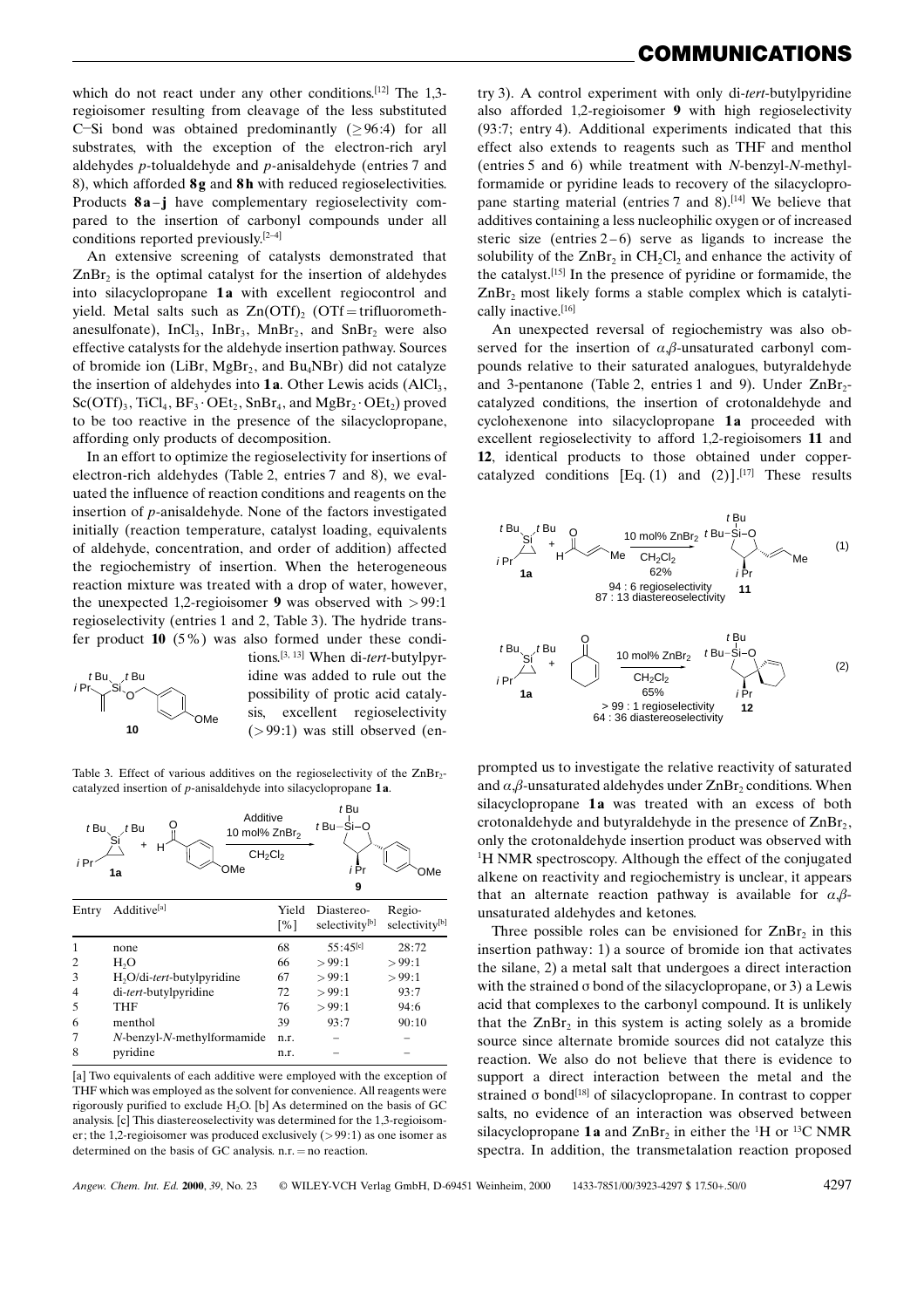## **COMMUNICATIONS**

for the related copper-catalyzed insertion into silacyclopropane 1a exhibits different carbonyl reactivity and affords products of opposite regiochemistry (Scheme 1).<sup>[1]</sup> A radical pathway has been discounted based on the isolation of cyclopropane-containing products for the insertion of cyclopropane carboxaldehyde (Table 2, entry 3).<sup>[19]</sup>

The initial results presented herein support our hypothesis that ZnBr<sub>2</sub> serves as a Lewis acid to activate the carbonyl moiety through complexation.<sup>[20-22]</sup> We envision that a ligand on the  $ZnBr<sub>2</sub>$  catalyst can coordinate to the silicon to form a penta- or hexacoordinate silane,<sup>[23]</sup> thus enhancing the nucleophilicity of the silacyclopropane.<sup>[24, 25]</sup> This mechanism is similar to those proposed for the Lewis acid-catalyzed cyanosilation or hydrosilation of aldehydes and ketones (Scheme 4).<sup>[26-29]</sup> We believe that formation of the 1,3-



Scheme 4. Proposed mechanism for the  $ZnBr_2$ -catalyzed insertion of carbonyl compounds into silacyclopropane 1a.

regioisomer is favored because the substituent on the silacyclopropane encounters less steric interaction with the *tert*-butyl groups on silicon (transition structure 13; Scheme 4)



than with the carbonyl substrate (transition structure 14). The effect of additives such as  $H_2O$ , di-tert-butylpyridine, and menthol on the regiochemistry of insertion is unclear. These reagents could either prevent formation of the siliconate inter-

mediate or increase the steric congestion around silicon to provide the 1,2-regioisomer as the major product.

The most intriguing mechanistic question is the divergent regioselectivity and enhanced reactivity of crotonaldehyde as compared to the saturated or alkynal analogues. We believe that a simple coordination between the metal salt and the C-C  $\pi$  bond can be precluded because the  $\alpha$ ,  $\beta$ -unsaturated alkyne and the unconjugated alkene<sup>[30]</sup> do not exhibit the same effect on regiochemistry; reactions of these substrates afford solely 1,3-regioisomeric products (Table 2, entries 4 and 10). Based on our investigations with copper-catalyzed insertions into silacyclopropanes, it is possible that the  $\alpha$ , $\beta$ unsaturated alkene moiety facilitates a silicon to zinc transmetalation that cannot occur for the saturated or alkynal substrates. Further investigations are underway to determine the factors that dictate the regiochemistry of this process.

Preliminary results indicate that the regioisomeric products not observed using ZnBr<sub>2</sub>- or copper-catalyzed conditions can

4298

© WILEY-VCH Verlag GmbH, D-69451 Weinheim, 2000

be obtained by employing other metal salts as catalysts. When silacyclopropane 1a and crotonaldehyde were treated with 10 mol% InBr<sub>3</sub>, 1,3-regioisomer **15** was obtained as the major insertion product with 96:4 regioselectivity [Eq. (3)] Conditions will be optimized to increase the efficiency of this insertion reaction.



In conclusion, we have shown that the regiochemistry of silacyclopropane ring-opening is dependent on the choice of metal salt catalyst. Employing ZnBr, as a catalyst provides a method of complementary regiocontrol for insertion reactions of silacyclopropanes as compared to copper-catalyzed conditions. We have also demonstrated that the regioselectivity of the insertion process is influenced by the electronic nature of the carbonyl substrate and the presence of an  $\alpha$ , $\beta$ -unsaturated alkene moiety. The importance of ligands such as THF, menthol, and di-tert-butylpyridine as factors which can affect the regioselectivity and reactivity of this process will be further examined.

Received: June 27, 2000 [Z15346]

- [1] A. K. Franz, K. A. Woerpel, J. Am. Chem. Soc. 1999, 121, 949.
- [2] P. M. Bodnar, W. S. Palmer, J. T. Shaw, J. H. Smitrovich, J. D. Sonnenberg, A. L. Presley, K. A. Woerpel, J. Am. Chem. Soc. 1995, 117 10 575
- [3] P. M. Bodnar, W. S. Palmer, B. H. Ridgway, J. T. Shaw, J. H. Smitrovich, K. A. Woerpel, J. Org. Chem. 1997, 62, 4737.
- [4] J. T. Shaw, K. A. Woerpel, J. Org. Chem. 1997, 62, 442.
- [5] J. H. Smitrovich, K. A. Woerpel, J. Org. Chem. 1996, 61, 6044.
- For a review covering the stereoselective synthesis of 1,3-polyols, see [6] T. Oishi, T. Nakata, Synthesis 1990, 635.
- [7] S. D. Rychnovsky, Chem. Rev. 1995, 95, 2021.
- [8] The regiochemistry of insertion was assigned on the basis of the diagnostic resonance signals in the <sup>1</sup>H NMR spectra: the protons  $\alpha$  to the silicon atom (Si-CH<sub>n</sub>) are upfield by approximately 0.4 ppm for the 1,2-regioisomer relative to the 1,3-regioisomer of the product.
- $[9]$ E. Kroke, S. Willms, M. Weidenbruch, W. Saak, S. Pohl, H. Marsmann, Tetrahedron Lett. 1996, 37, 3675.
- [10] J. T. Shaw, K. A. Woerpel, J. Org. Chem. 1997, 62, 6706.
- [11] J. T. Shaw, K. A. Woerpel, *Tetrahedron* 1997, 53, 16597.
- [12] Formamides, acetate esters, and imines did not insert under ZnBr<sub>2</sub>catalyzed conditions.
- [13] Hydride transfer products were not observed for reactions that afforded only 1,3-regioisomeric products.
- [14] Additives did not reverse the regiochemistry of insertion for butyraldehyde or octynal.
- [15] H. Mayr, W. Striepe, J. Org. Chem. 1985, 50, 2995.
- [16] This interaction was confirmed using <sup>1</sup>H NMR spectroscopy. A downfield shift was observed, consistent with complexation, for all resonance signals in the <sup>1</sup>H NMR spectra of N-benzyl-N-methylformamide (in  $CD_2Cl_2$ ) upon the addition of  $ZnBr_2$ .
- [17] A silyl enol ether product resulting from crotonaldehyde enolization, previously observed with copper catalysts, was also observed by GC for the reaction of crotonaldehdve.
- [18] E. Nakamura, S. Aoki, K. Sekiya, H. Oshino, I. Kuwajima, J. Am. Chem. Soc. 1987, 109, 8056.
- [19] D. Seyferth, D. P. Duncan, M. L. Shannon, Organometallics 1984, 3, 579.